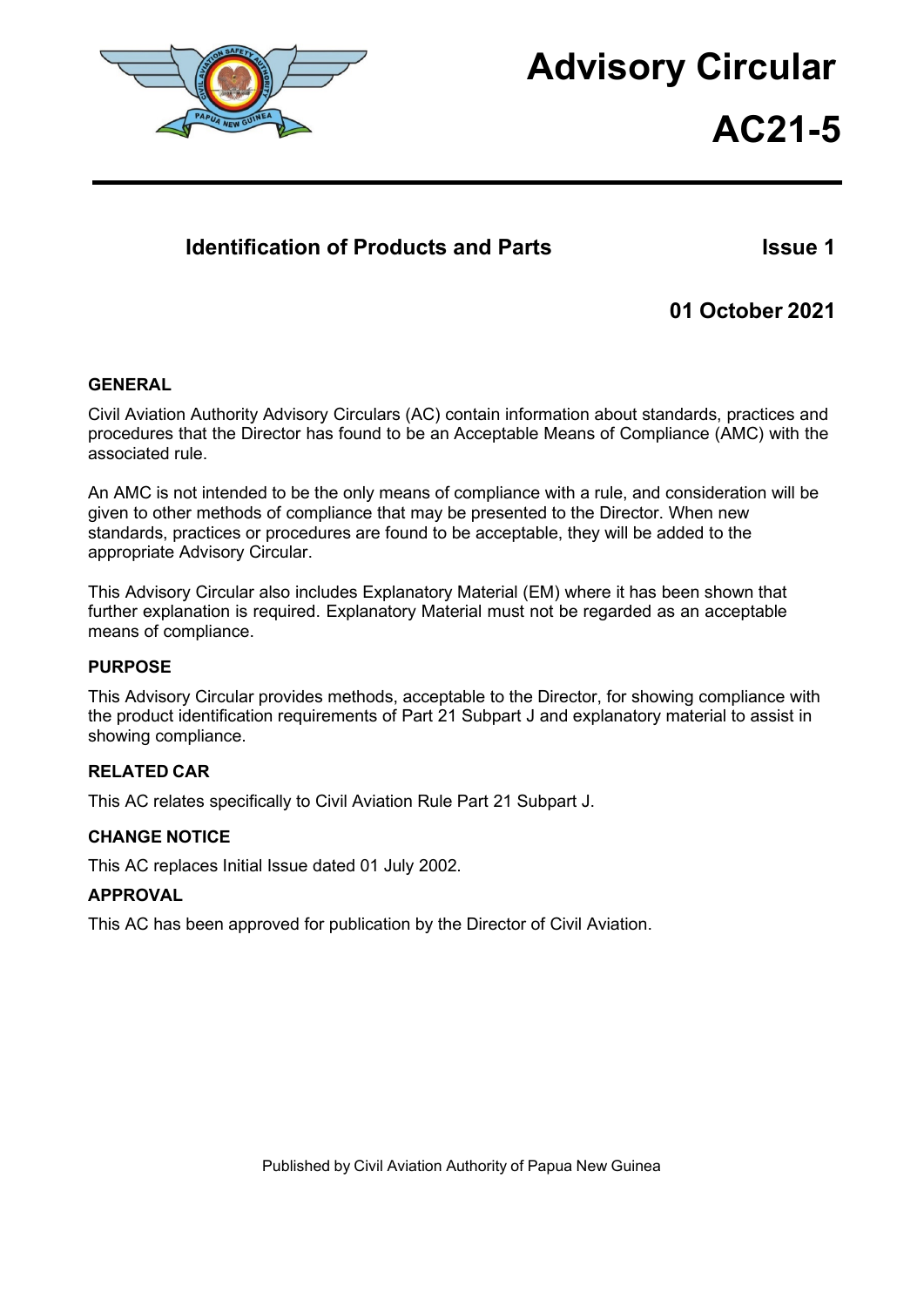# **Table of Contents**

|  |  | AMC 21.111 Removal, Alteration, and Replacement of Identification Information4 |  |  |
|--|--|--------------------------------------------------------------------------------|--|--|
|  |  |                                                                                |  |  |
|  |  |                                                                                |  |  |
|  |  | EM 21.117 – Identification of Replacement and Modification Materials, Parts,   |  |  |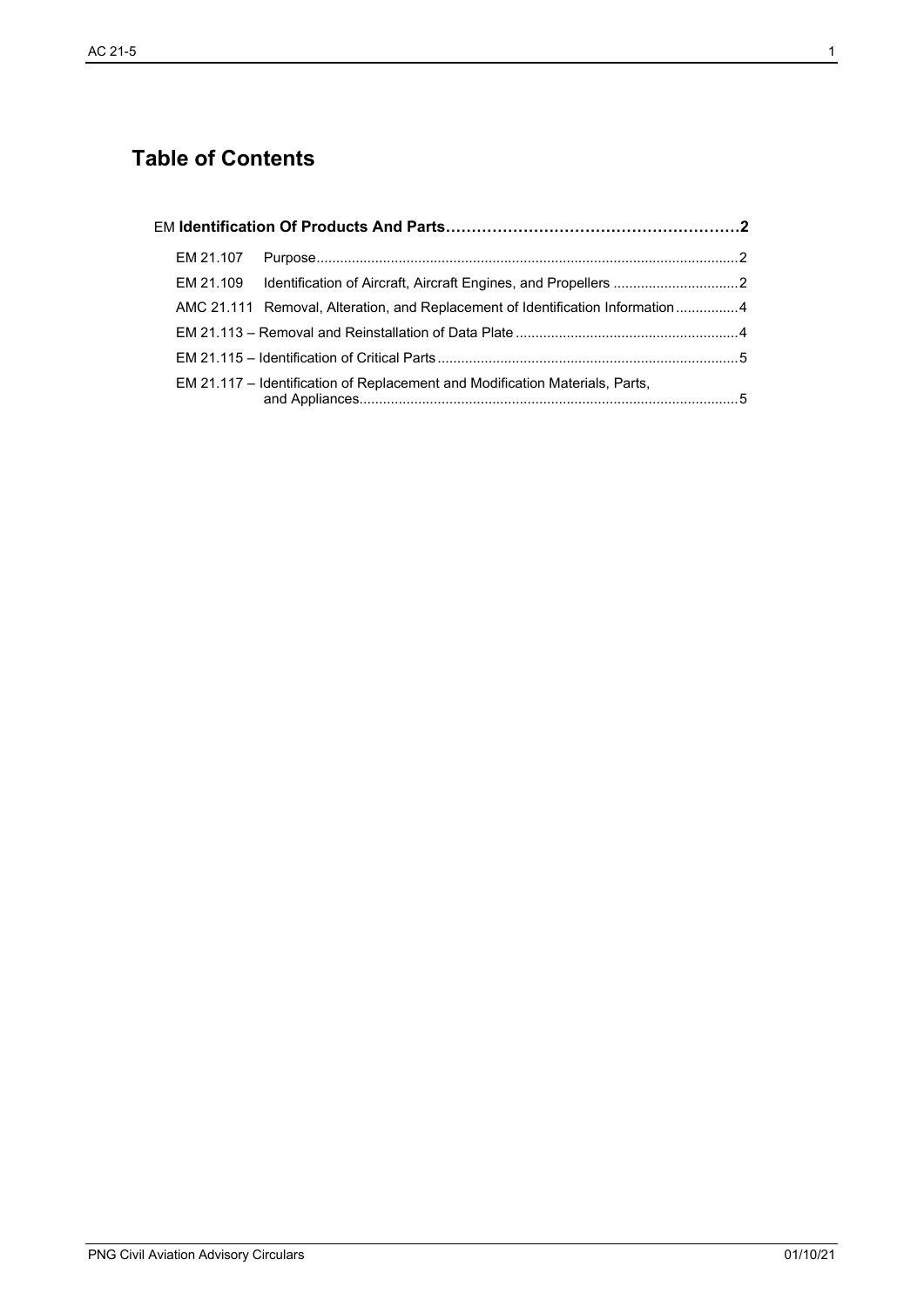# <span id="page-2-0"></span>**EM Identification of Products and Parts**

## <span id="page-2-1"></span>**EM 21.107 Purpose**

Identification is required on certain products and parts used in the aviation industry. This identification provides for traceability of the product or part, and confidence in the product's or part's fitness for use.

In particular, rule 21.41 require aircraft to be identified in accordance with Part 21, Subpart J before they can be issued with a standard or restricted category airworthiness certificate.

The purpose of Part 21 Subpart J is therefore to prescribe rules governing the identification of-

- aircraft, aircraft engines, and propellers
- critical parts
- certain replacement and modification parts.

# <span id="page-2-2"></span>**EM 21.109 Identification of Aircraft, Aircraft Engines, and Propellers**

#### *EM General*

Rule 21.109 requires each aircraft, engine and propeller type accepted in PNG to be identified in the manner prescribed in the design standard for the product.

The information detailed below generally reflects the identification requirements contained in airworthiness design standards. The information is provided here to assist owners and operators seeking certification under Part 21, however the definitive reference remains the product design standard, e.g. FAR 23.

#### *EM Minimum Identification Information*

The product manufacturer's name, the model designation and the serial number are the minimum identification information that will be required.

**EM Manufacturer's Name** - the manufacturer's name on the data plate may be—

- a corporation
- a company
- a partnership
- an association
- an individual

**EM Model Designation** - many aircraft have popular names that are sometimes incorrectly considered as the model designation. Examples are—

- Cessna Skymaster (correct model designation T337G)
- Piper Tomahawk (correct model designation PA-38-112)

The correct model designation used on the data plate should be that stated in the applicable type certificate data sheet.

**Serial number** - the serial number should be the number supplied by the manufacturer but for an amateurbuilt aircraft, it may be whatever the builder wishes provided it is unique.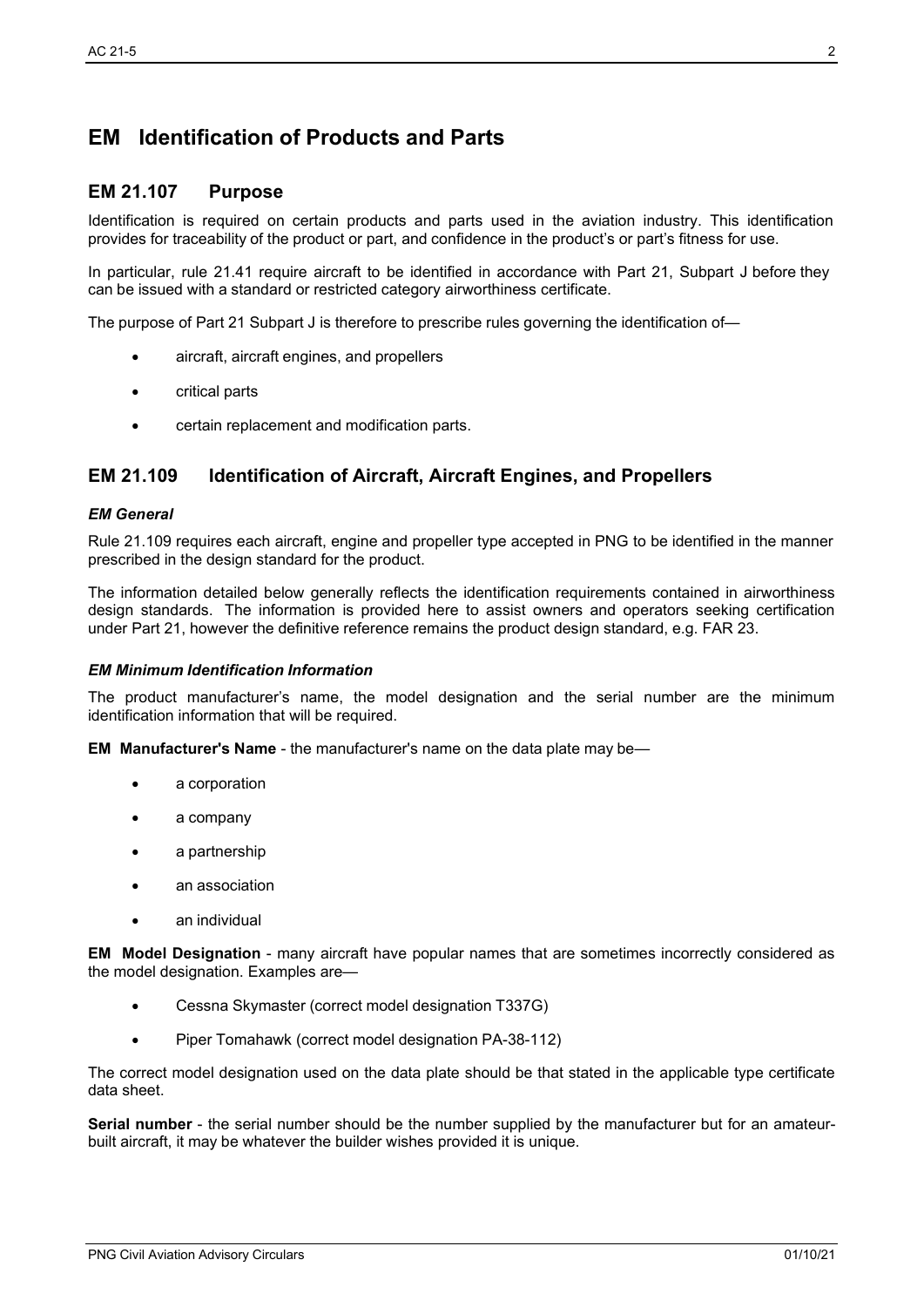#### *EM Country of Origin Variations*

Imported products and parts should carry identification information in accordance with the regulations of the authority responsible for type certification and manufacture of the product or part. This identification information should be comparable to that required by Part 21 Subpart J but where differences occur, the design standard requirements take precedence.

#### *EM Airworthiness Certificate Category Variations*

#### **Standard and Restricted Categories**

For the issue of a standard or restricted category airworthiness certificate Part 21 Subpart D requires aircraft, engines, and propellers to be identified by the means specified in Part 21 Subpart J.

#### *Marking*

The identification information is to be marked—

- on a fireproof plate attached to the product
- directly on the part by an acceptable fireproof marking method

Acceptable fireproof marking methods include—

- **etching**
- stamping
- engraving

The identification should be easily accessible but protected from normal operating damage and the possibility of loss during an accident.

If the plate is covered under certain conditions, or enclosed in any manner, its accessibility would be considered acceptable if it can be revealed without the use of tools.

#### *Modular Turbine Engine Identification*

With the advent of the turbine engine modular concept, separate sections of the engine, or modules, are devoted to particular functions. A typical engine consists of a compressor module, combustion module, turbine module, and exhaust module. Maintenance on modular engines is normally accomplished by replacing entire modules. These modules are approved as a part of the complete engine type design, and not independently approved.

Aircraft engine manufacturers will identify each complete engine by the means specified in 21.109, normally by affixing an engine data plate to one of the modules. The engine data plate does not identify the individual module but rather the assembly of modules that make up the complete engine. A particular module therefore serves only as a vehicle on which to affix the engine data plate.

For the purpose of equipment management, there is a need to maintain a continuous history on the basic engine, its modules, and any non-modular components such as fuel lines and accessories. This history is required notwithstanding that every module or component may have been replaced any number of times. The history of an engine, including its modular and non-modular components, is tracked by the engine serial number on the data plate and corresponding historical and modification records.

The replacement of a module to which the engine data plate is attached, without moving the data plate, results in a loss of identity for the engine. This loss of identity should be avoided.

The engine data plate serves at all times as the control for establishing and maintaining the engine approval status. The data plate installed by the engine manufacturer should, therefore, remain with the particular engine throughout its useful life.

# <span id="page-3-0"></span>**AMC 21.111 Removal, Alteration, and Replacement of Identification Information**

This rule covers the removal, alteration and replacement of the identification information. It should not be